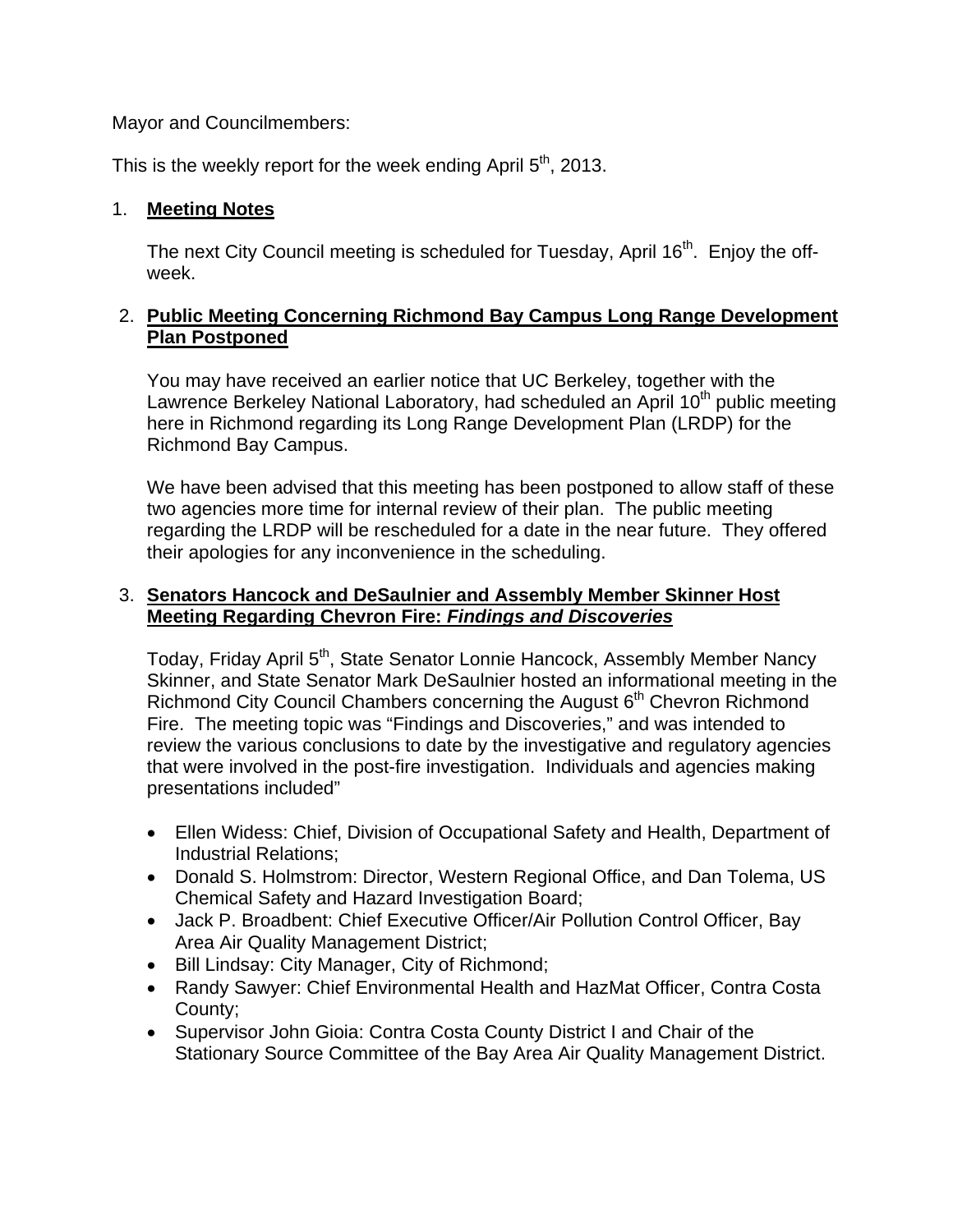Also making a presentation was Mike Wilson, PhD, MPH, concerning the report (attached), **Refinery Safety in California: Labor, Community and Fire Agency Views,** prepared for the Governor's Interagency Task Force on Refinery Safety. Dr. Wilson is with the University of California, Berkeley's Center for Occupational and Environmental Health.

The legislators were interested in hearing from each agency their perspective on ways in which state laws or services could be changed to both prevent future fires and harmful air emissions at chemical processing facilities, as well as to better monitor and respond to such incidents.

The three and one-half hour meeting was streamed to video by the ever-present KCRT staff. If you stream the meeting, I would very much recommend listening to the presentations at the beginning of the meeting by the three investigative agencies, Cal-OSHA, Chemical Safety Board, and BAAQMD.

Please note that representatives from the Chemical Safety Board will be making a full presentation regarding their findings at a meeting on Friday evening, April  $19<sup>th</sup>$ , in the Richmond Auditorium. More details regarding this meeting will be included in a future *Weekly Report*.

## 4. **Chevron Refinery Fenceline Air Quality Monitoring System Launches**

As a first step in providing the community with real-time air quality data related to the Chevron Refinery, the initial phase of the Richmond Community Air Monitoring Program has launched. This "pilot phase" includes three monitoring stations along the refinery's fence line, and availability of the public website featuring real-time data. The readings are fed by air monitors that sample the air using testing methods similar to those used by the EPA and other government agencies that measure air quality. The second phase, which includes the three community monitoring locations, is currently being finalized and will launch in the coming months.

This air quality monitoring system is related to Chevron's agreement with the City to implement an advanced community air monitoring program at locations along the refinery's fence line, and at the three residential neighborhoods of North Richmond, Atchison Village, and Point Richmond. The neighborhood sites were selected following a process that involved input from the City of Richmond and neighborhood councils.

The raw data from the air monitors are collected in real-time and published on a website, www.fenceline.org/richmond, and in quarterly reports that will be made available to the public on the website. The website, which is now live, lists the chemicals being monitored by the systems and answers basic questions about the recorded readings. The site also identifies resources and a community hotline for the public to contact with questions or concerns about the data listed on the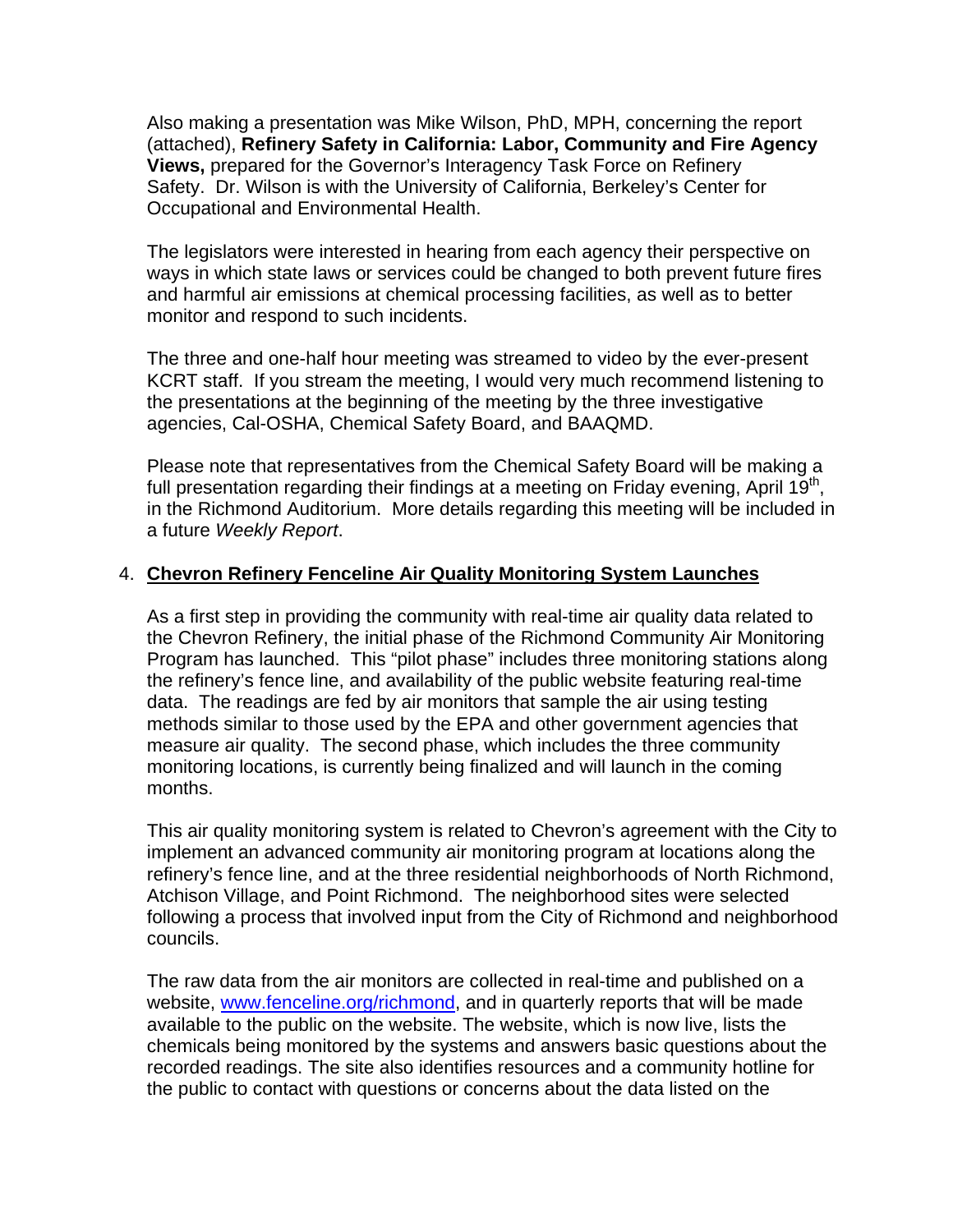site. Although this website is now live, with data being supplied from the refinery fence-line monitors, Chevron will continue to work with the City on the installation of the community-based equipment. Chevron anticipates these monitors to be fully installed and providing data to the community in coming months.

The program is being managed by an independent contractor, Argos Scientific, Inc., which has experience monitoring air quality and runs similar programs at two other Bay Area refineries. Denny Larson, Executive Director of the Global Community Monitor, has been serving as the City's expert consultant on this project.

The "pilot phase" will last for approximately the first 30 days of the system operation, and will provide opportunities to test how the system is being used and to make adjustments on how data are presented. During this period, we encourage you to visit www.fenceline.org/richmond and provide your comments.

### 5. **Code Enforcement Update 1: Vacant Property Demolition**

The Police Department Code Enforcement Unit recently demolished a long standing eyesore for the residents of the Iron Triangle. For a few years, the vacant property located at 127 Chanslor Avenue had been an ongoing problem for both the local residents and Police Department staff. Many issues were related to illegal dumping, criminal activities, and the illegal occupancy that eventually resulted in several fires that rendered the structure uninhabitable. Code Enforcement, in coordination with the City Prosecutor, finally removed the eyesore. This is the first of many severely dilapidated structures that we hope to demolish from areas throughout the City within the coming year.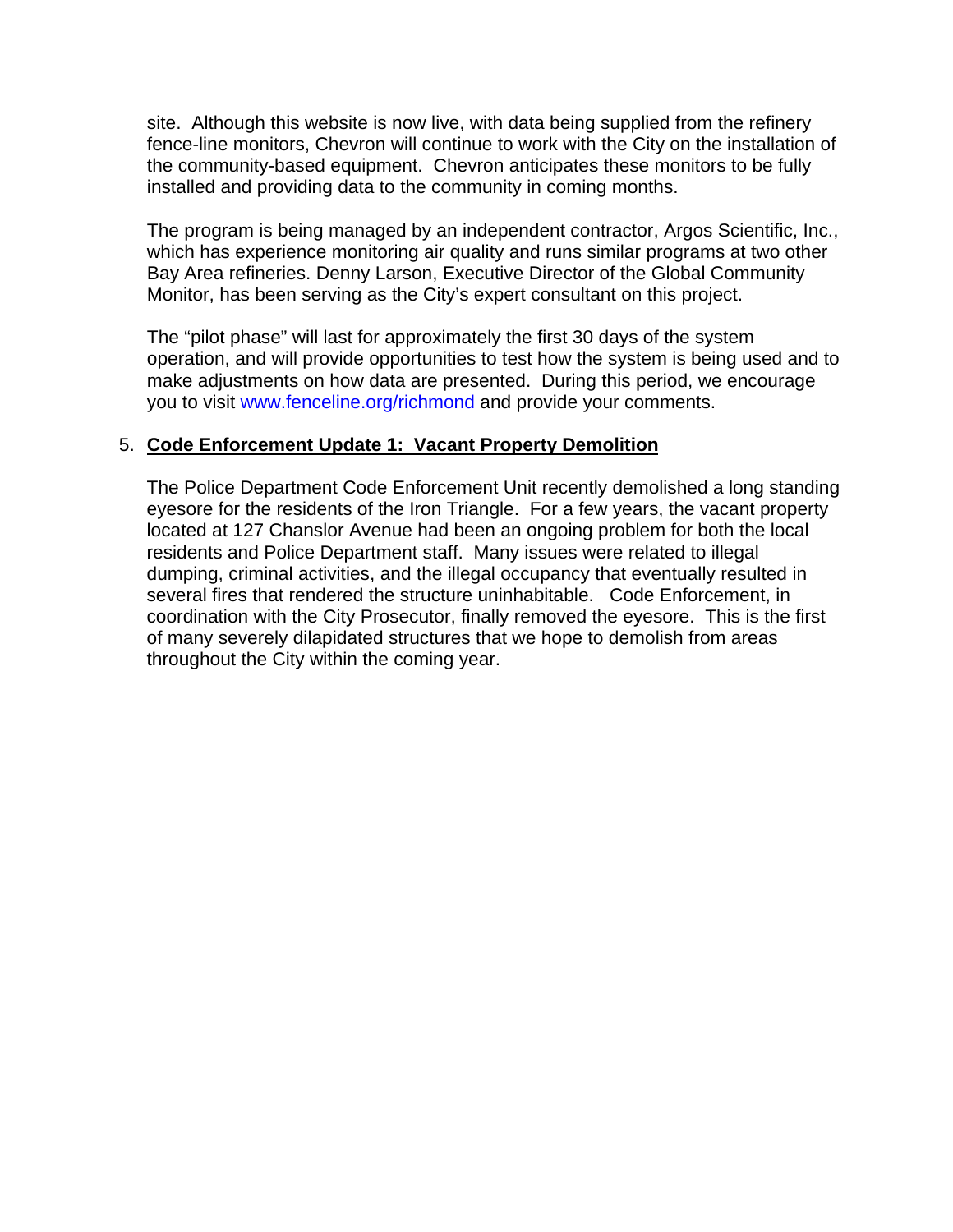

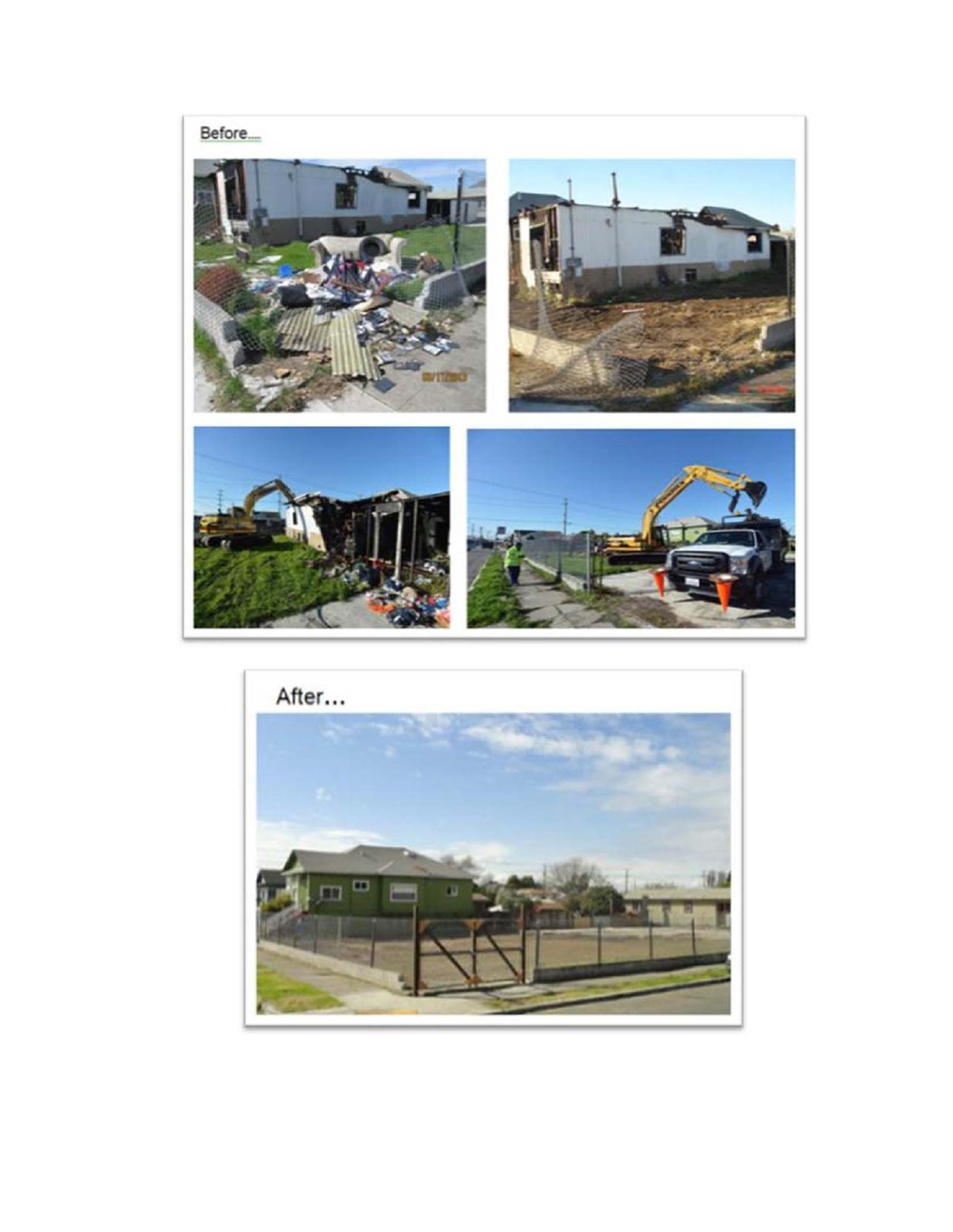## 6. **Code Enforcement Update 2: Graffiti Removal**

Code Enforcement has a full time graffiti removal program to idenitify areas of concern or to respond to complaints led by the omnipresent, and former Employee of the Year. Ed Paasch. Listed below are photos of a recent proactive response to remove graffiti from the 23<sup>rd</sup> Avenue walkway and underpass. To report graffiti call the Graffiti Hotline at (510) 965-4905.



## 7. **48th Annual West Contra Costa Unified School District Student Art Show**

The Annual West Contra Costa Unified School District (WCCUSD) Student Art Show, now in its 48<sup>th</sup> year, is a collaborative effort among WCCUSD administrators, art teachers and students, and the Richmond Art Center (RAC). The Richmond Art Center is hosting the WCCUSD Reception on Friday, April 19<sup>th</sup> from 5:30 PM – 7:30 PM. This exhibition is an annual event that celebrates the outstanding work of young artists, for whom the RAC reserves gallery space each year for art display. There are artworks by more than 200 middle and high school students filling the walls with their diverse visions and individual creative voices. These works are not only a testament to the creative talent of each student, but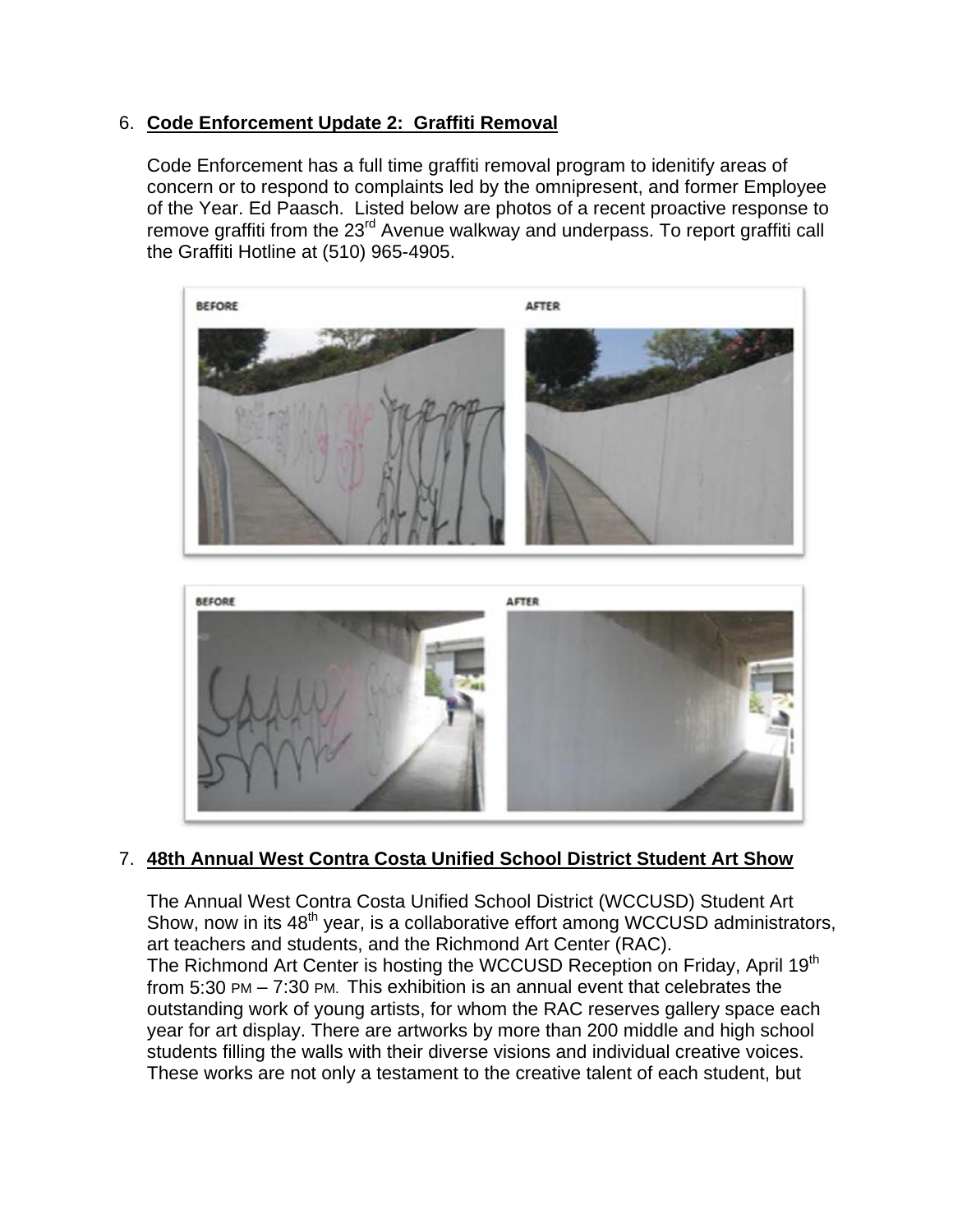serves as a showcase of the artistic and educational excellence that the WCCUSD art teachers continue to promote.

Community members, organizations, and art guilds all donate money for awards for the students. It is interesting to note that, in its earlier days, this show was so big that it filled the entire Art Center. As the event approaches its  $50<sup>th</sup>$  anniversary in 2015, the RAC looks forward to hosting a larger, more extensive exhibition to celebrate arts education. The RAC and WCCUSD share an ongoing vision that art education is a crucial component in creating a thriving society.

Sponsors for this exhibition are: WCCUSD, Richmond Chamber of Commerce, and an anonymous donor. Past donors have included: North & East Neighborhood Council, the Genser – Maack Family, El Sobrante Art Guild, Kiwanis Club of Richmond, the Pinole Artisans Foundation, and the Richmond Arts & Culture Commission.

## 8. **Become A Writing Coach and Help Richmond High Students Succeed!**

WriterCoach Connection brings teams of trained community volunteers into English classes to provide one-on-one help to students on their writing assignments. Coaches inspire and encourage students to develop self-confidence and writing proficiency, strengthen their comprehension, and build creative and critical thinking capabilities - essential skills for school, college, and career success. Every student in a participating class has a writing coach.

Seventy-five volunteer coaches are now serving one hundred and fifty students at Richmond High and more are needed for expansion in the fall. The coaching commitment is 2 hours, 2-3 times per month during class-time, to enjoy the satisfaction of helping students succeed.

You don't have to be a writer or teacher to volunteer. In-depth trainings provide strategies for working effectively with students.

The WriterCoach Connection program warmly welcomes parents, grandparents, college students, working and retired people, and community members of all cultures and backgrounds. Please register today to become a coach and attend an upcoming training. Each training is two three-hour sessions.

|                  | RCH7 Thursdays  | 5/30 & 6/6 12:00 PM - 3:00 PM                      |
|------------------|-----------------|----------------------------------------------------|
|                  | RCH8 Wednesdays | 6/19 & 6/26 12:00 PM - 3:00 PM                     |
| RCH <sub>9</sub> | TBD.            | Late August/early September (dates to be announced |
|                  |                 | soon)                                              |

For more information and to register: www.writercoachconnection.org or Shelli Fried at 510-530-7600 sfried0530@gmail.com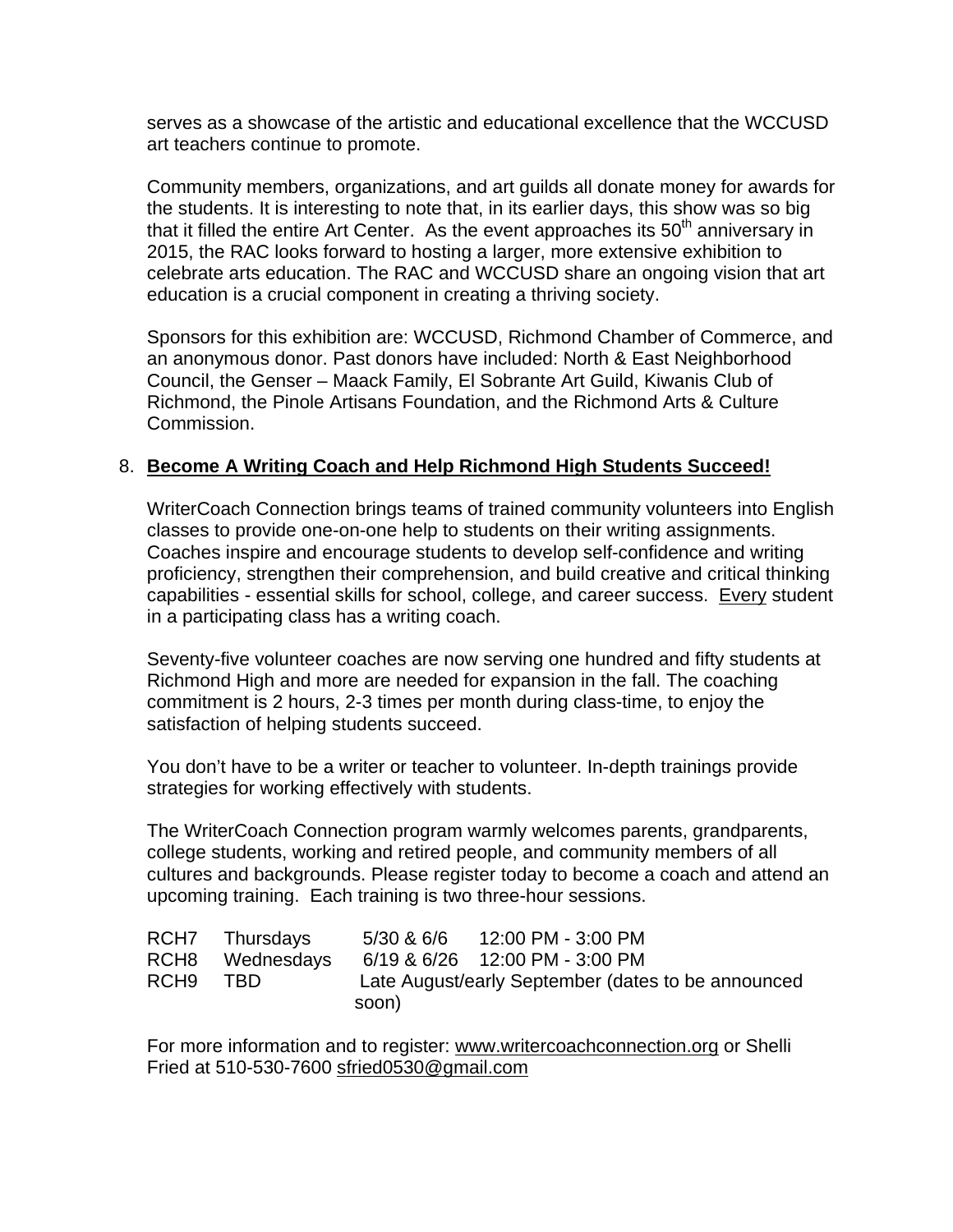

## 9. **Call for Nominations – Richmond's Distinguished Volunteers**

Richmond ESC – Excellence Serving our Community, and the offices of Mayor Gayle McLaughlin and City Manager Bill Lindsay, in partnership with the Richmond Community Foundation, invite you to celebrate Richmond volunteers during the annual city-wide Volunteer Recognition and Awards Ceremony on Thursday, April  $25<sup>th</sup>$  from 4:00 PM – 6:00 PM, at the Richmond Memorial Auditorium lobby.

You are invited to nominate your volunteer(s) for a Richmond ESC – Excellence Serving our Community Distinguished Volunteer Service Award that will recognize outstanding service in our community in the following areas of:

- Public Safety
- **•** Beautification
- Education
- Health and Wellness
- Youth Service
- Arts
- Excellence in Community Service

For further information, please contact Richmond ESC at (510) 237-SERV (7378) or (510) 620-6511.

### 10. **Richmond ESC & Global Youth Service Day**

Richmond ESC – Excellence Serving our Community – is a designated lead agency for Global Youth Service Day (GYSD). GYSD, an initiative by Youth Service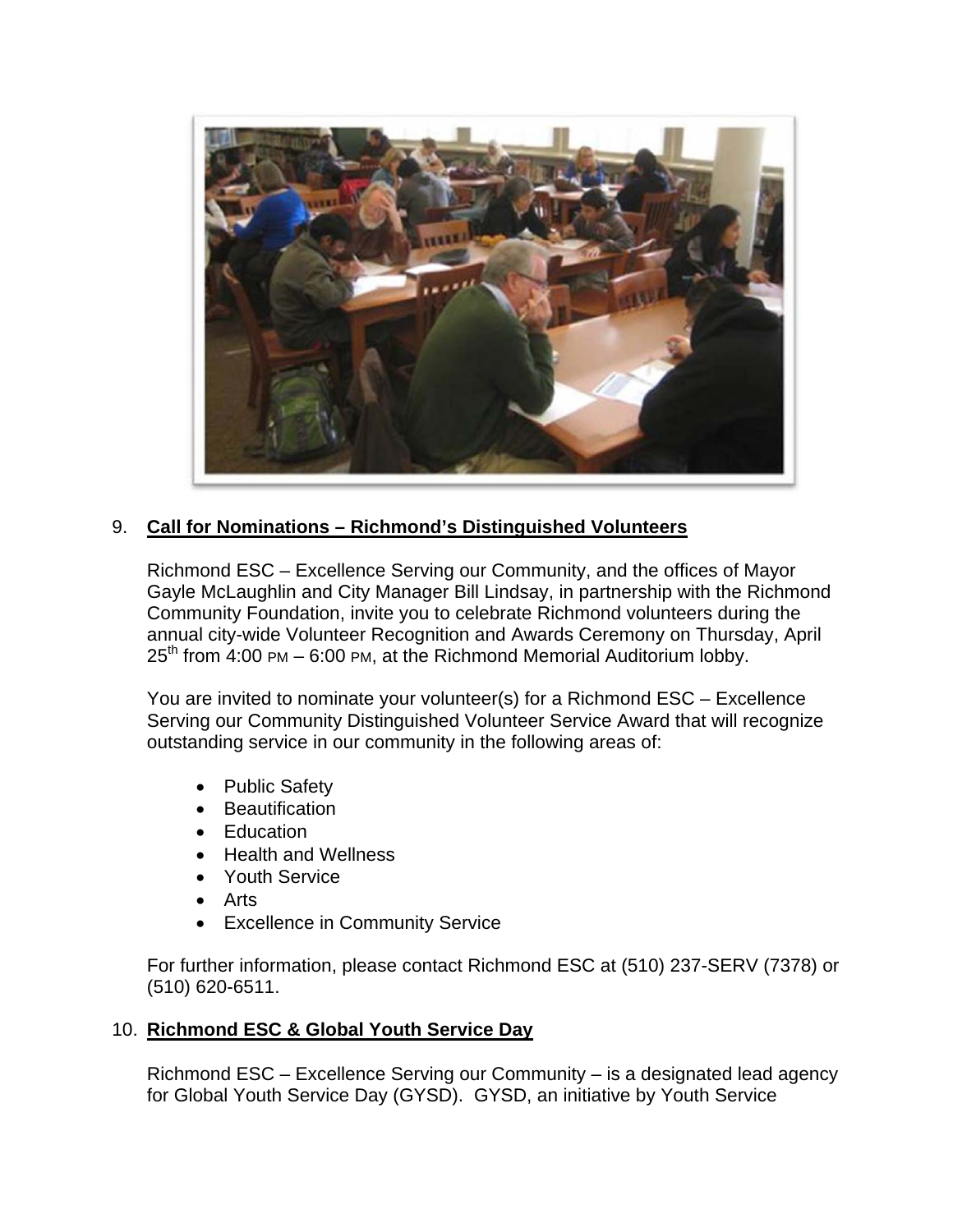America, is the largest service event in the world, and the only one that celebrates the amazing work young people do to improve communities. The purpose is to involve youth in service for the month of April, with an emphasis on volunteering during the weekend of April  $26^{th} - 28^{th}$ .



Do you know someone who wants to change the world? Whether you're concerned with education, hunger and homelessness, childhood obesity, or the environment, Global Youth Service Day provides you with the opportunity to get together with your friends to make a difference through volunteering. For more information, please call (510)237-SERV or email bertha\_romo@ci.richmond.ca.us or corvolunteer@ci.richmond.ca.us. Get involved and make an impact today!

# 11. **MCE Clean Energy Program Update**

# MCE Town Hall Meeting – Monday, April  $22<sup>nd</sup>$

MCE and the City of Richmond are hosting two town hall meetings to inform electric customers of their new electricity options. The first town hall meeting has been scheduled for Earth Day, Monday, April 22nd. The meeting will take place at 6:30 PM at LaVonya De Jean Middle School. MCE is now distributing meeting materials, community announcements and flyers to publicize the town hall meeting.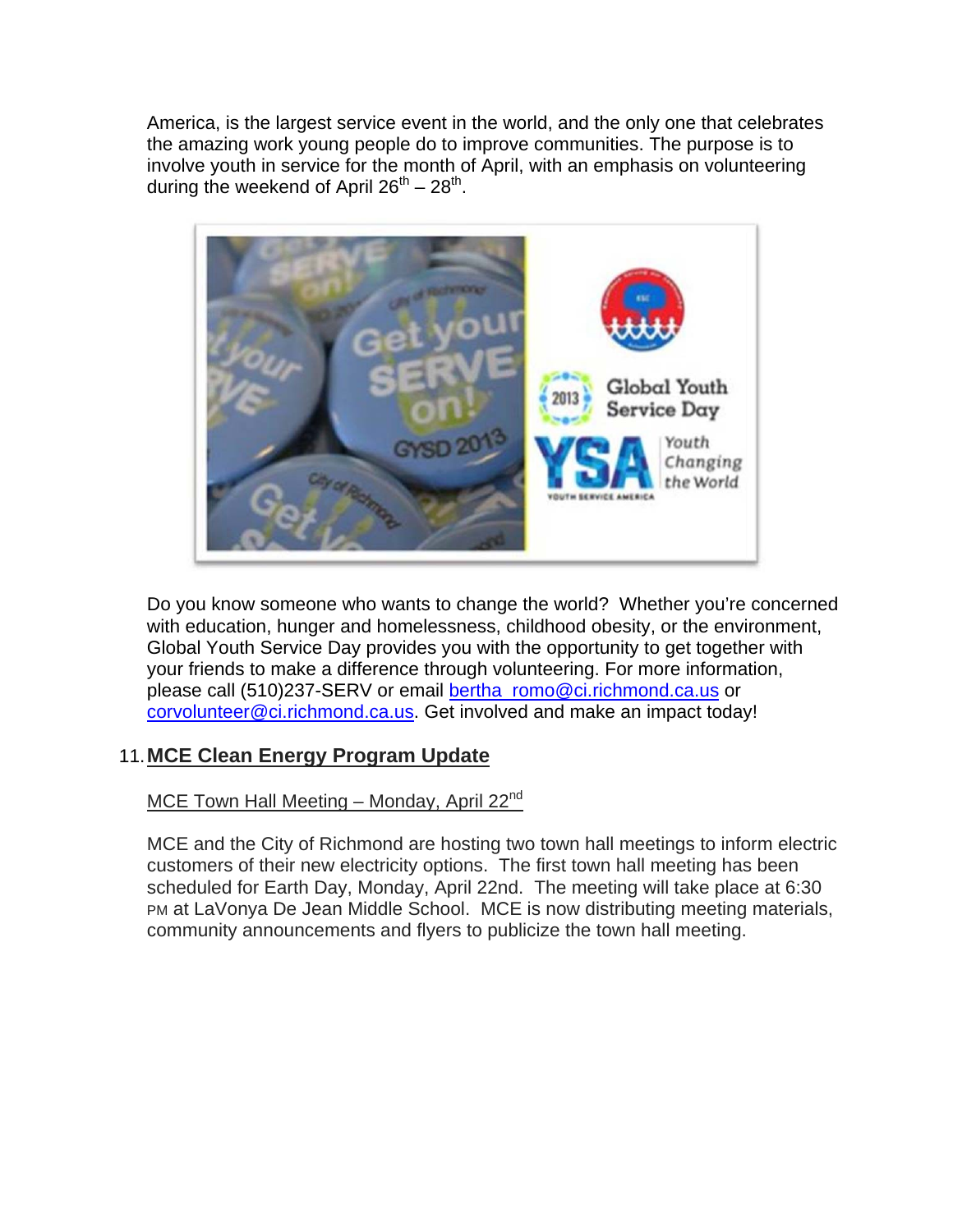

# MCE Program Enrollment and Opt Out Notices

MCE sends five notices as part of its effort to help electric customers make an informed decision. The notices will inform customers of the electricity service choices they have with instructions on how to opt out or how to obtain more information about the program.

#### **MCE began mailing the first opt out notice to electricity customers the week of April 1st. Electric customers will continue to receive the first opt out notice through the week of April 8th.**

A second and third notice will be mailed in the latter part of April and in May. Richmond electric customers will be enrolled with MCE service in July 2013 on their regularly scheduled meter read date unless they choose to opt out. Starting in July, all electric customers in Richmond will have 3 electricity options:

- 1) MCE 'Light Green' 50% renewable energy (automatic enrollment and competitive rates with PG&E)
- 2) MCE 'Deep Green' 100% renewable energy (a penny more per kilowatt hour)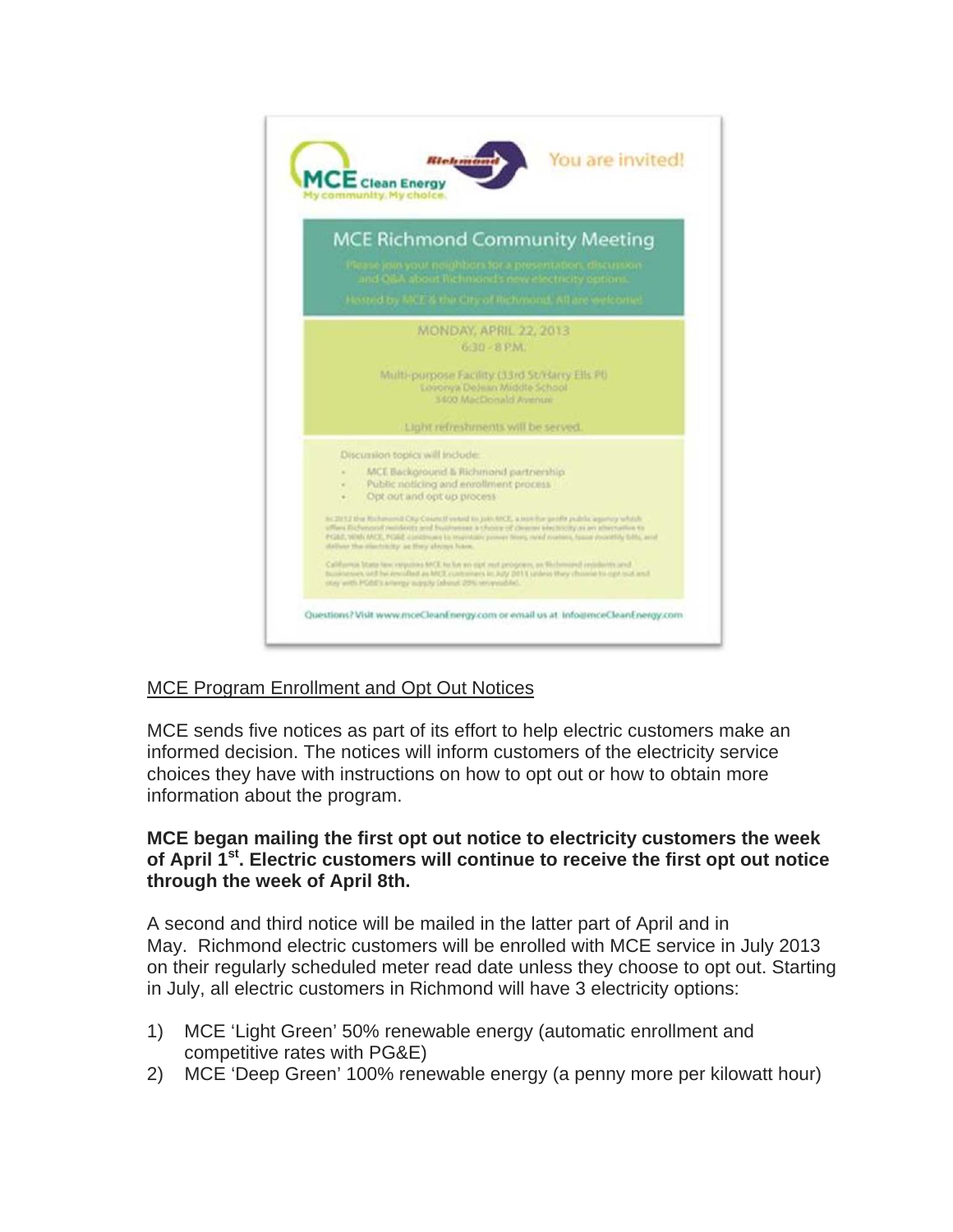3) PG&E electric supply that is 20% renewable energy

 After the July enrollment, a fourth and fifth notice will be mailed to remind customers of their account enrollment with MCE. For no charge, Richmond customers will have the option to opt out of the program beginning in April. Customers who choose to opt out after 60 days of service with MCE will be charged a one-time \$5 (residential) or \$25 (commercial) administrative fee.

A rate comparison calculator is available on the MCE website **www.mceCleanEnergy.com.** Based on current rates for PG&E as well as MCE proposed rates (scheduled to become effective in April 2013), MCE will cost Richmond residential customers about \$0.59 more per month on average, and commercial customers will see an overall cost savings. This rate comparison reflects proposed rates of April  $1<sup>st</sup>$  and is a "snap shot in time" comparison. It is important to note that these rates are likely to change as PG&E typically changes rates three times per year. MCE changes their rates once per year in April and the proposed changes are reflected in the rate comparison.

Electric customers who 1) choose to opt out, 2) opt up to 'Deep Green' 100% renewable energy, or 3) would like more information, should call 1 (888) 632-3674 or visit **www.mceCleanEnergy.com**. The opt out instructions, phone number and additional information are also included in the opt out notice customers will receive in the mail.

### 12. **West Contra Costa Unified School District (WCCUSD) Town Hall Meetings to Discuss School District Action Plan**

WCCUSD will be holding a series of community meetings to gather information for a new strategic plan for the district. The meeting schedule is as follows:

- 10:00 AM April 13<sup>th</sup>, Ford Elementary School multipurpose room, 2711 Maricopa Ave., Richmond
- 6:30 PM April 17<sup>th</sup>, Crespi Middle School library, 1121 Allview Ave., El Sobrante
- 6:30 PM April  $18<sup>th</sup>$ , Hercules Library, 109 Civic Drive
- 10:00 AM April 27<sup>th</sup>, El Cerrito High School multipurpose room, 540 Ashbury Ave.
- 6:30 PM May 9<sup>th</sup>, Pinole Middle School multipurpose room, 1575 Mann Drive

10:00 AM May 11<sup>th</sup>, Kennedy High School library, 4300 Cutting Blvd., Richmond

#### 13. **City Website Funfacts: Top 10 Sites Last Week**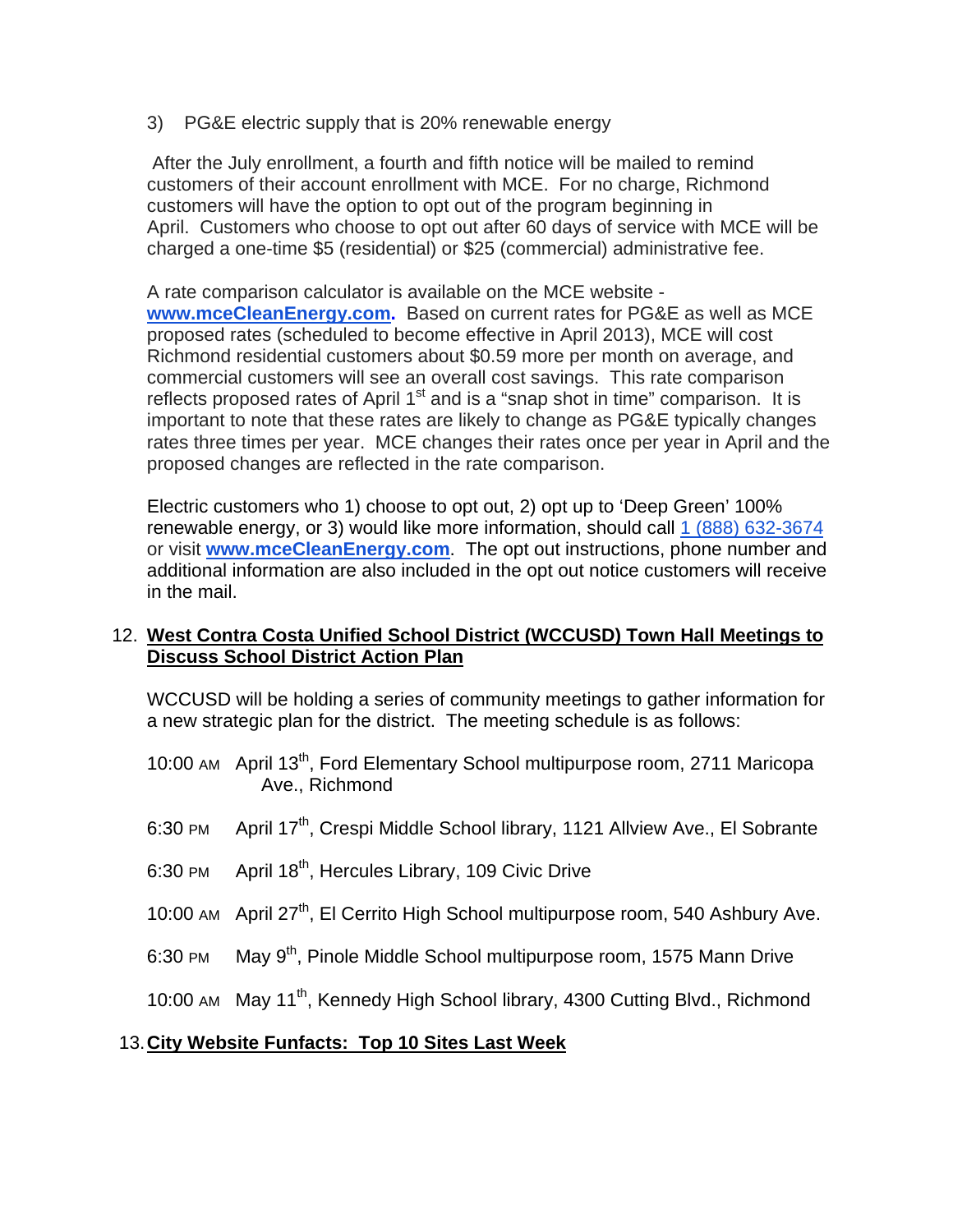

### 14. **Recreation Highlights**

#### Easter Programs

The 180 Degrees program at Bay Area Rescue Mission created and donated approximately 30 Easter baskets to the seniors at the Richmond Senior Center that included a fleece blanket and travel pillow. It was a nice surprise for the seniors who will enjoy it during the chilly spring evenings! Thank you to the 180 Degree Program Participants!

This past Saturday, March 30th, the Parchester Community Center held its 1<sup>st</sup> annual Easter Egg hunt. Approximately 100 people from the Parchester community participated throughout the day. Activities included two hunts, decorating of Easter bags, table games, and food for everyone. It was a wonderful turnout and the community was very pleased.

The Booker T. Anderson Center and the Eastshore Neighborhood Council also held their annual Easter Egg hunt on Saturday, March  $30<sup>th</sup>$  from 11:00 AM – 1:00 PM. There were 100 Easter baskets given away and candy bags to all children. Food, drinks, music, fun and games were enjoyed by all!

The Recreation Department held its annual Spring Egg Hunt/Recreation Information Day on Saturday, March 23<sup>rd</sup> from 9:00 AM to noon in the Civic Center Plaza. Apart from the Recreation Department, non-profit organizations were also present to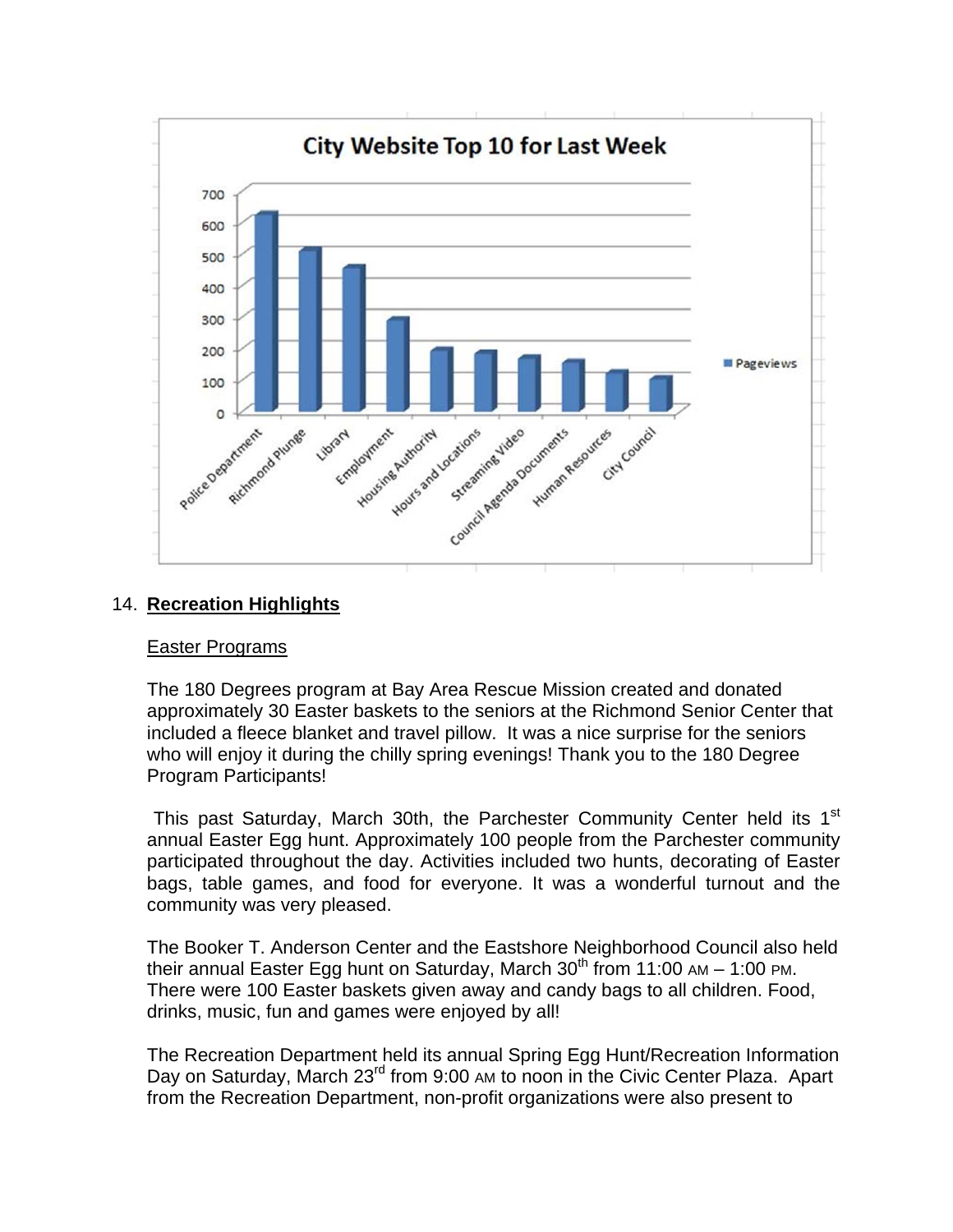distribute their program information. Over 350 people of all ages participated and learned about upcoming programs, activities, trips, special events, summer camp, etc. The adults had fun getting fit in the free outdoor Zumba class, while the children enjoyed egg hunting.

## 15. **Public Works Updates**

Facilities Maintenance: Carpenters installed new picnic tables on the patio of the Children's Library and replaced the broken windows at the transit center.

Painters completed painting the apparatus room doors at Fire Stations #67 and #68, garage doors at the Corporation Yard, and the Friends section of the Main Library.

Stationary Engineers repaired the hose in the apparatus room of Fire Station #64, repaired a leak at Fire Station #63, and repaired the heating ventilation and air conditioning system at the May Valley Police Substation.

Utility Workers cleaned the carpets at the Westside Library and auto scrubbed at Civic Center Plaza.



Auto Scrubbing of Civic Center Plaza

Electricians removed a rotted streetlight pole on Gomer Drive, repaired damaged wire on Collette Drive, repaired the Sheldon and Holly Path lights, and repaired lighting issues at Fire Station #61.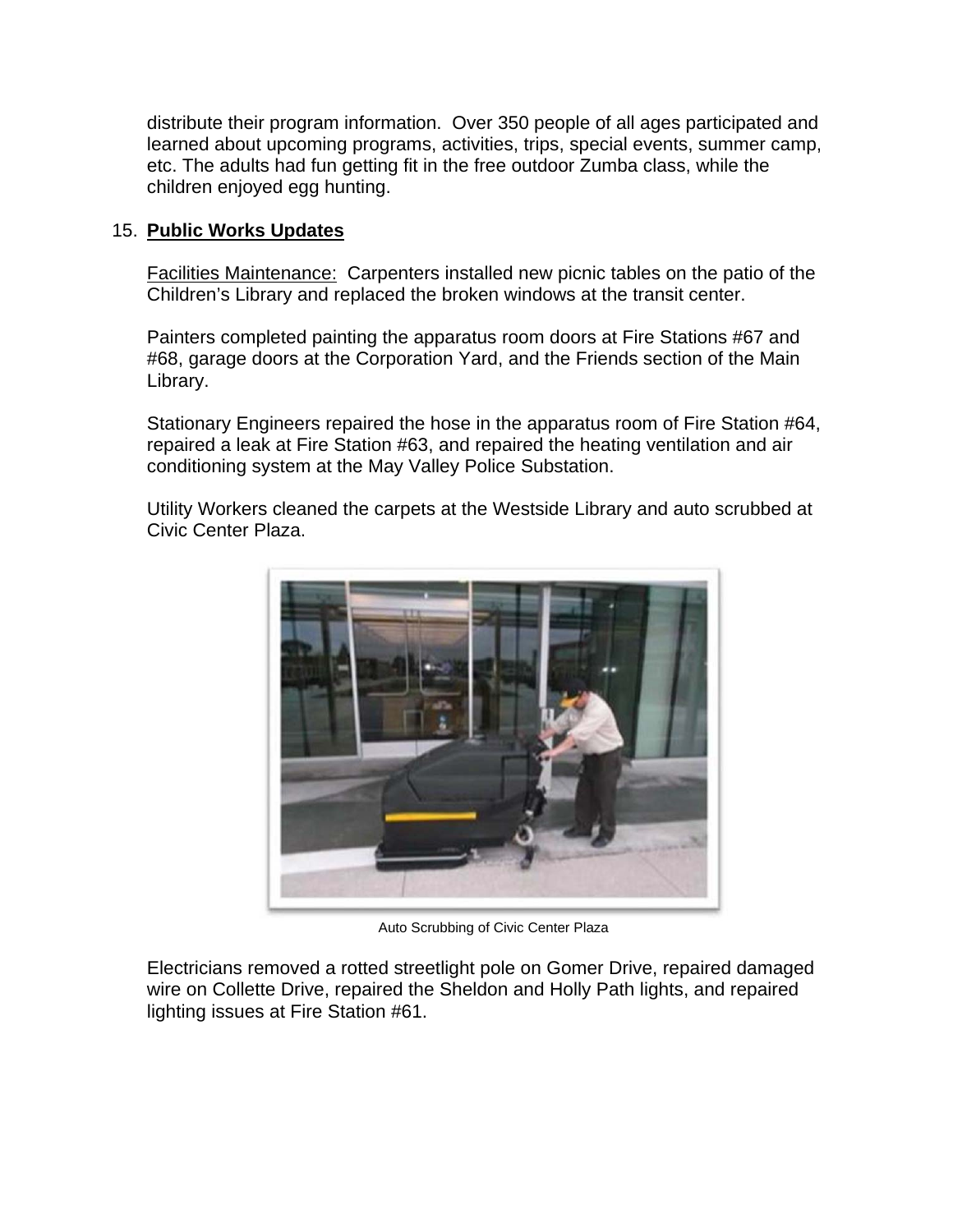

Holly Path Lighting Repair



Sheldon Path Lighting Repair

Parks and Landscaping Division: This week crews mowed the Greenway, performed general maintenance on Ann and Elaine Pathways and turf maintenance at the Main Library, maintained the medians along San Pablo Avenue, Nunn Soundwall, Carlson Boulevard, Valley View and May Road, performed irrigation repairs at Civic Center Plaza, Lamoine Park and San Pablo Avenue median, cleaned-up Country Club Vista, Bay Vista and Parchester Parks, and completed the Nevin Park irrigation improvements.

Tree crews trimmed or removed trees along Cutting Boulevard, Morningside Drive, and Raincloud Park.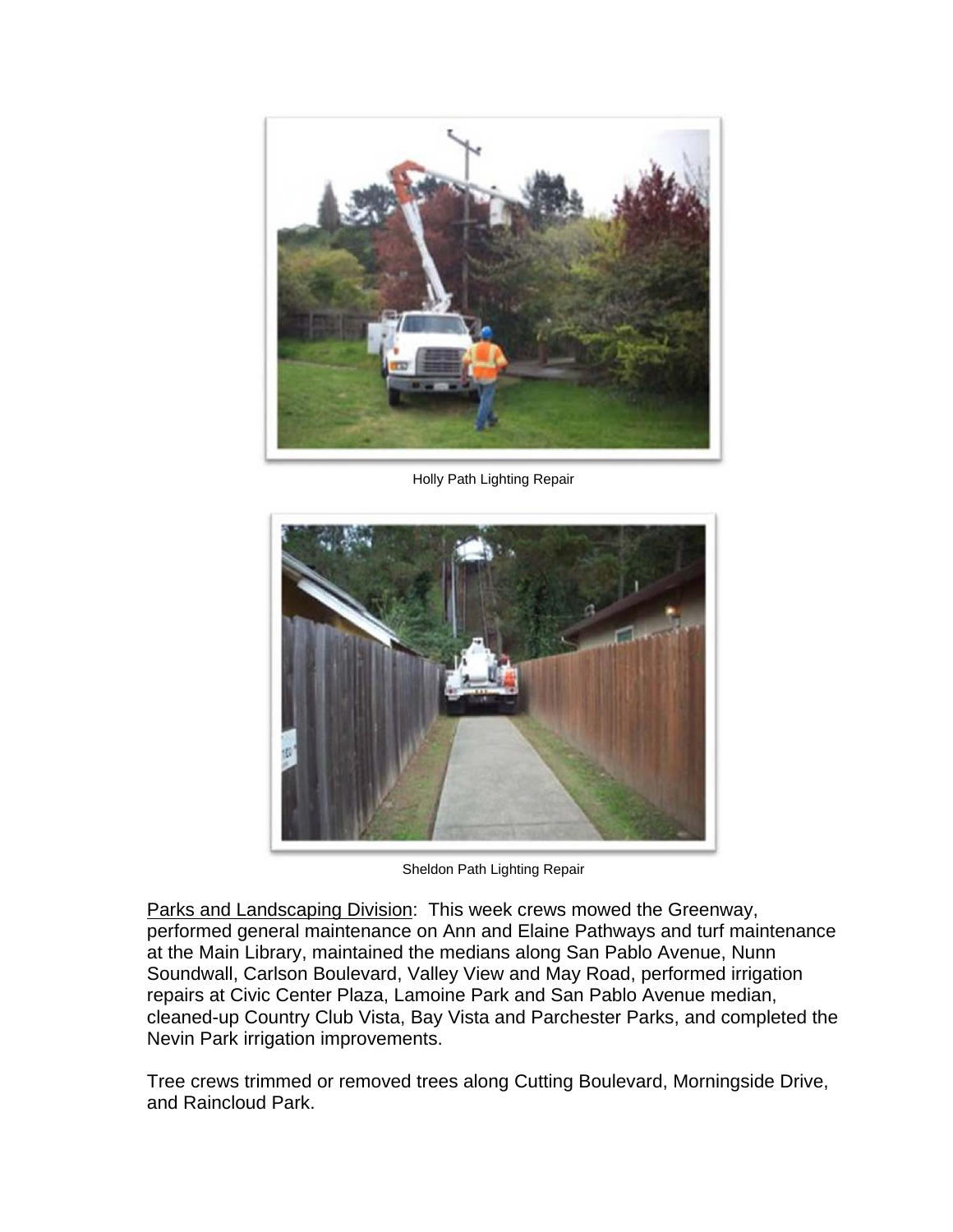

Tree Trimming along Cutting Boulevard

Streets Division: This week crews have been paving Cutting Boulevard from South 41<sup>st</sup> Street to South 45<sup>th</sup> Street.



Paving on Cutting Boulevard

The street sweepers performed street sweeping services for the first Monday through Friday in Parchester Village, Hilltop Bayview, Hilltop Green, Fairmede/Hilltop, Carriage Hills N. Side, El Sobrante Hills, Greenbriar, Hansford Heights, Via Verda, San Pablo Dam Road, Bristole Cone, May Valley, Vista View, and Clinton Hill I neighborhood council areas.